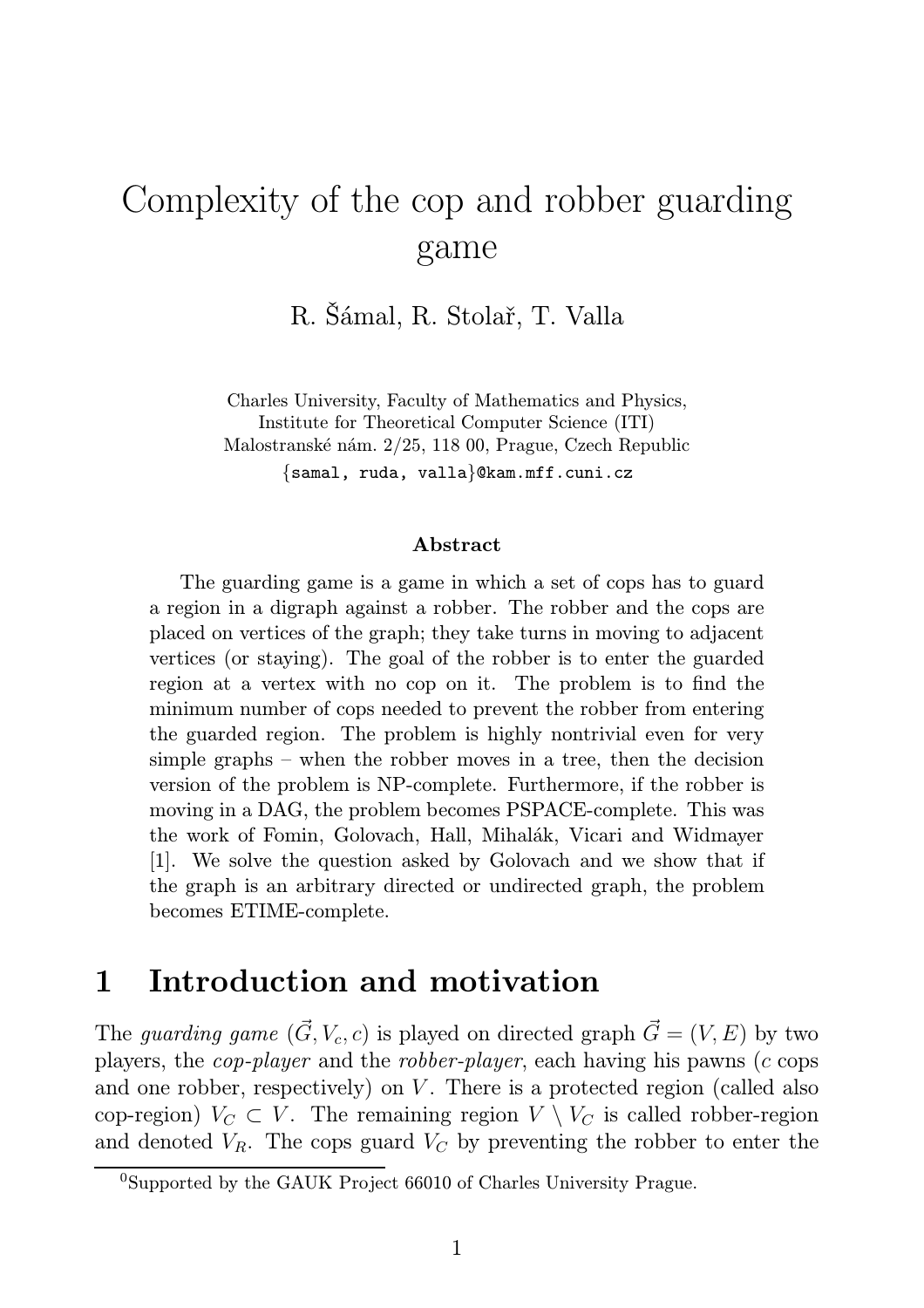protected region without being caught, which happens when the robber is on a vertex of  $V_C$  with a cop on it. The game is played in alternating turns. In the first turn the robber-player places the robber on some vertex of  $V_R$ . In the second turn the cop-player places his c cops on vertices of  $V_C$  (more cops can share one vertex). In each subsequent turn the respective player can move each of his pawns to a neighbouring vertex of the pawn's position (or leave it where it is). However, the cops can move only inside  $V_C$  and the robber can move only on vertices with no cops. At any time of the game both players know the positions of all pawns. The robber-player wins if he moves the robber to some vertex of  $V_C$  with no cop on it. The cop-player wins if in finite number of turns the robber-player did not win. Note that after exponentially many turns the positions has to repeat and obviously if the robber can win, he can win in less than  $|V|^{(c+1)}$  turns.

For a given graph  $\vec{G}$  and guarded region  $V_C$ , the task is to find the minimum number c such that cop-player wins.

Here we focus on the complexity issues of the decision problem. Given the guarding game  $\mathcal{G} = (\vec{G}, V_C, c)$ , how difficult is to find out the winner of the game? Observe that the task of finding the minimum c such that  $\mathcal G$  is copwin is at least as hard as the decision version of the problem. The decision problem was studied by Fomin et al [1]. The computational complexity of the problem depends heavily on the chosen restrictions. In particular, in [1] the authors show that if the robber's region is only a path, then the problem can be solved in polynomial time. When the robber moves in a tree (or even in a star), then the problem is NP-complete. Furthermore, if the robber is moving in a directed acyclic graph, the problem becomes PSPACE-complete.

We investigate the general case for directed graphs. Let us consider the class  $ETIME = DTIME(2^{O(n)})$  of languages recognisable by a deterministic Turing machine in time  $2^{O(n)}$ . We consider log-space reductions, this means that the reducing Turing machine is log-space bounded. We prove the following theorem.

**Theorem 1** The game  $\mathcal{G} = (\vec{G}, V_C, c)$ , where  $\vec{G}$  is a directed graph, is ETIME*-complete under log-space reductions.*

After proving Theorem 1, we modify the proof and all constructions such that it works even for undirected graph, therefore yielding the following theorem.

**Theorem 2** *The game*  $\mathcal{G} = (G, V_C, c)$ *, where* G *is an undirected graph, is* ETIME*-complete under log-space reductions.*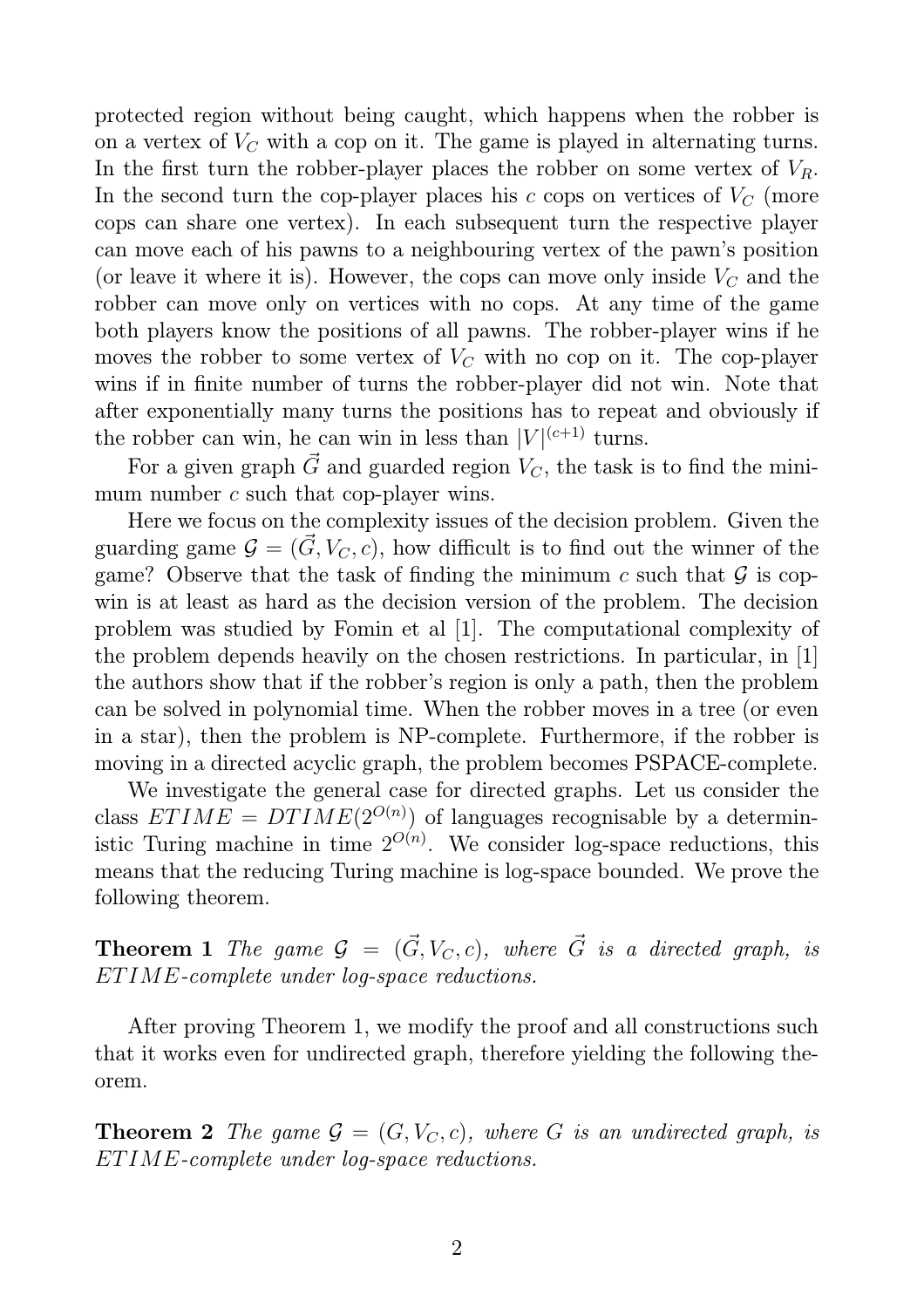We would like to point out the fact that we can prove the previous theorems without both with and withou prescribing the starting positions of players.

## 2 The directed case

In order to prove  $ETIME$ -completeness of the guarding game  $\mathcal{G} = (\vec{G}, V_C, c),$ we first show that  $\mathcal{G} \in ETIME$ . Then we take an instance of the game  $\mathcal{F}$ and construct an equivalent guarding game  $\mathcal{G} = (\vec{G}, V_C, c)$ , therefore proving its ETIME-completeness.

**Lemma 3** Let  $\mathcal{G} = (\vec{G}, V_C, c)$  be a cop guarding game. Then  $\mathcal{G} \in ETHIME$ .

**Proof.** We need to show that there is an algorithm deciding the outcome of  $\mathcal{G}$  in  $2^{O(n)}$  time, where *n* is the size of the instance of  $\mathcal{G}$ . Consider the graph H of all configurations of the game  $G$  – these are all possible positions of all cops and the robber, together with the information whose turn it is. The edge  $(c_1, c_2)$  belongs to  $E(H)$  if and only if  $c_1$  is cop turn and  $c_2$  is robber turn (or vice versa) and the pawns of  $c_1$  can be legally moved into pawn positions of  $c_2$ . There is also a starting vertex s representing empty board with edges going to every possible initial placement  $p_i$  of cop pawns. For every  $p_i$  there are edge to every possible initial subsequent placement of robber pawn  $r_i$ .

Using the following backwards-labelling algorithm we can decide the outcome of every position in polynomial time in the size of the graph  $H$ . Let us denote the robber-winning configurations by  $W_R$ .

- 1. Construct the graph H.
- 2. Put all vertices that are a win for the robber-player to  $W_R$ .
- 3. Add to  $W_R$  all vertices v where robber is on turn and there is an edge  $(v, w) \in E(H)$  and  $w \in W_R$ .
- 4. Add to  $W_R$  all vertices v where cop is on turn and for every edge  $(v, w) \in E(H)$  the vertex  $w \in W_R$ .
- 5. Repeat  $|V(H)|$  times steps 3 and 4.
- 6. If  $s \in W_R$  the game G is robber-win, otherwise the game G is cop-win.

It remains to show that the size of H is  $2^{O(n)}$ . The simplest upper bound on  $|V(H)|$  is  $(c+1)^n$ , which is unfortunately superexponential if c is close to n. To find better upper bound, we use the fact that the cops are mutually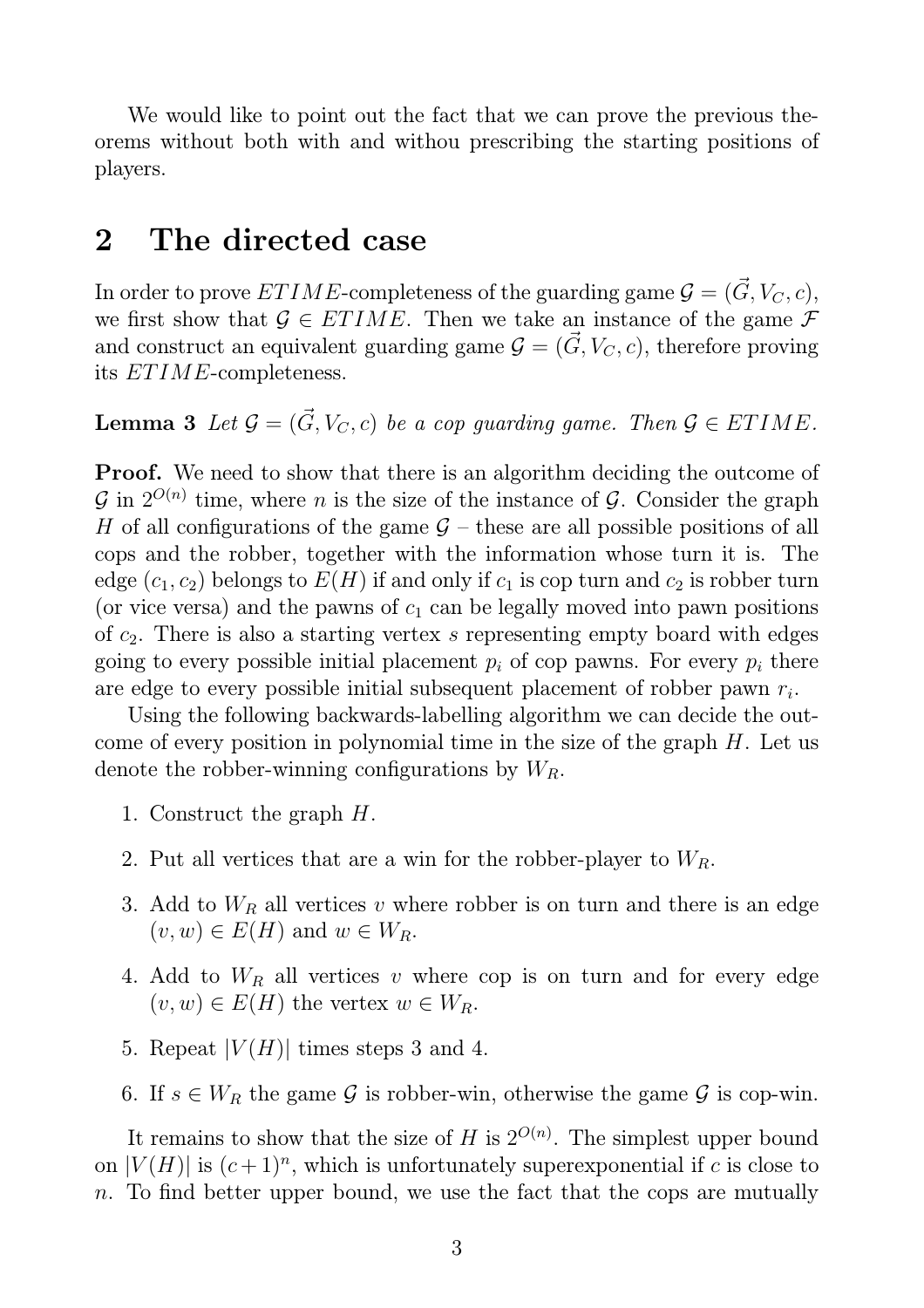indistinguishable. Then, using elementary combinatorial counting,  $|V(H)|$  is bounded by

$$
|V(H)| \le 2|V_R|\binom{|V_C| + c - 1}{c} \le 2n\binom{n + c - 1}{c} \le n2^{n + c} = 2^{O(n)},
$$

thus the total size of H is  $2^{O(n)}$  as well.

Let us first study the problem after the second move, where both players have already placed their pawns. We reduce the problem from the following formula-satisfying game  $\mathcal{F}$ .

A position in F is a 4-tuple  $(\tau, F_R(C, R), F_C(C, R), \alpha)$  where  $\tau \in \{1, 2\},$  $F_R$  and  $F_C$  are formulas in 12-DNF whose variables have been partitioned into disjoint sets R and C, and  $\alpha$  is an  $(C \cup R)$ -assignment. The symbol  $\tau$ serves only to differentiate the positions where the first or the second player is on move. Player I (II) moves by changing the values assigned to at most one variable in  $R(C)$ ; either player may pass since changing no variable amounts to a "pass". Player I (II) wins if the formula  $F_R$  ( $F_C$ ) is true after some move of player I (II). More precisely, player I can move from  $(1, F_R, F_C, \alpha)$  to  $(2, F_R, F_C, \alpha)$  in one move if and only if  $\alpha'$  differs from  $\alpha$  in the assignment given to at most one variable in R and  $F_C$  is false under the assignment  $\alpha$ ; the moves of player II are defined symmetrically.

According to Stockmeyer and Chandra [2], the set of winning positions of player I in the game  $\mathcal F$  is an  $ETIME$ -complete language under log-space reduction.

Let us first informally sketch the reduction from  $\mathcal F$  to  $\mathcal G$ . We would like to construct a guarding game, which simulates the alternating setting of variables of R and C by players I and II such that whenever the formula  $F_R$  is satisfied, the robber is allowed to access the protected region  $V_C$ , and whenever the formula  $F_C$  is satisfied, the cops are able to block the entrance to  $V_C$  forever. The setting of variables is represented by positions of certain cops so that only one of these cops may move at a time. The variables (or more precisely the corresponding cops) of C are under control of cop-player. However, in spite of being represented by cops, the variables of  $R$  are under control of the robber-player by a gadget in the graph  $\vec{G}$ , which allows him to force any setting of cops representing R.

When describing the features of various gadgets, we will often use the term *normal scenario*. By normal scenario S of certain gadget (or even the whole game) we mean a flow of the game such that whenever the robberplayer or cop-player do not exactly follow S, they will surely lose.

There are four cyclically repeating phases of the game, determined by the current position of the robber. The normal scenario is that robber cyclically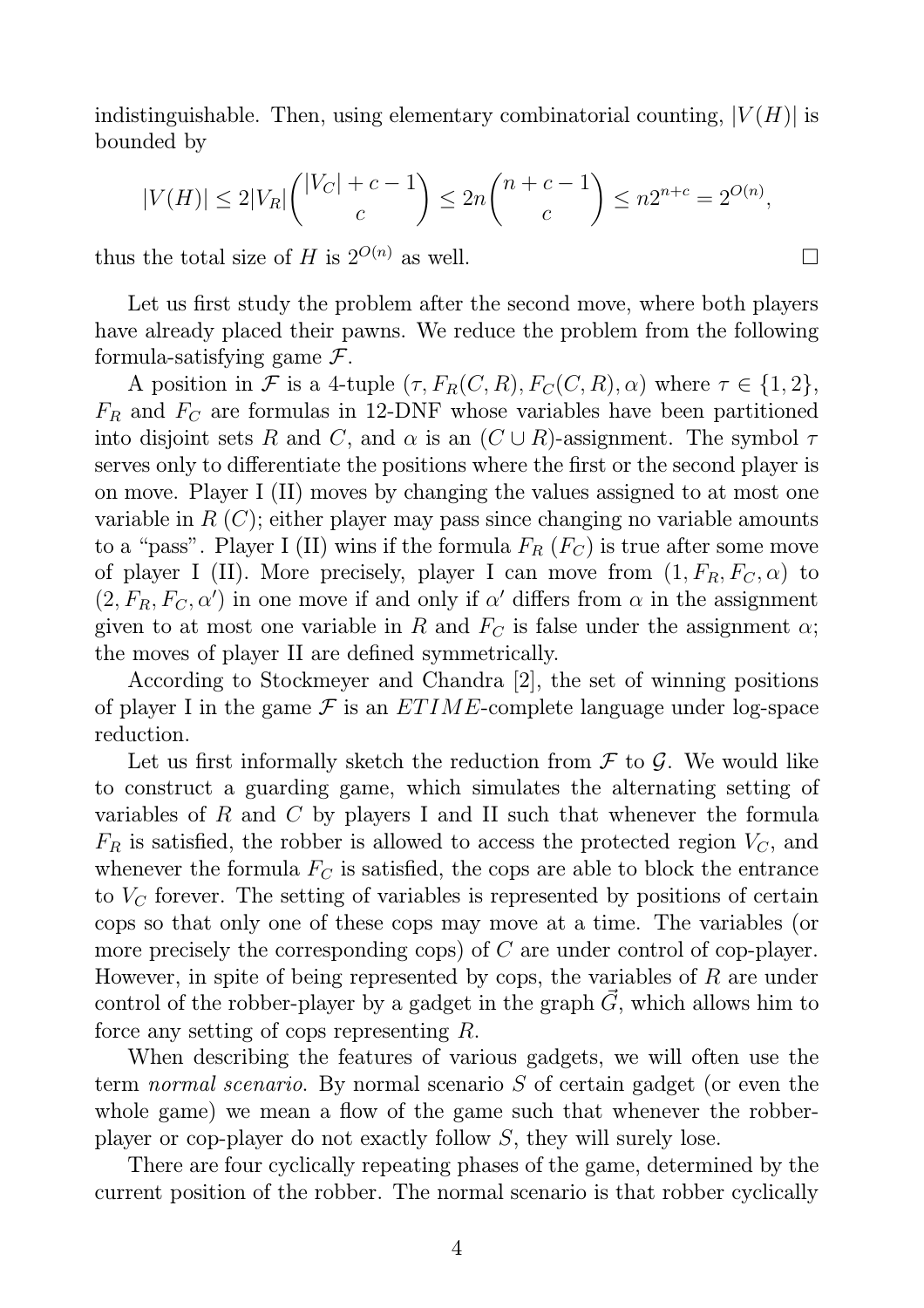goes through the following phases marked by four special vertices and in different phases he can enter certain gadgets.

- 1. "Robber Move" (RM): Here the robber can enter the Manipulator gadget, allowing him to force setting of variable in R.
- 2. "Robber Test"  $(RT)$ : Here robber has a possibility to pass through the *Robber Gate* into the protected region  $V_C$ . The gate is only passable if the formula  $F_R$  is satisfied under the current setting of variables.
- 3. "Cop Move" (CM): If robber is here, this is the place (and the only place in the whole game) where one (and at most one) variable cell  $V_x$ for  $x \in C$  is allowed to change its value. This is realized by a gadget called *Commander*.
- 4. "Cop Test"  $(CT)$ : Here, if the formula  $F_C$  is satisfied under the current setting of variables, the cops are able to block the entrance to the protected region forever (by temporarily leaving the *Cop Gate* gadget unguarded and sending a cop to block the entrance to  $V_C$  provided by the Robber Gate gadgets).

See Figure 1 for the overview of the construction.

### 2.1 The variable cells

For every variable  $x \in C \cup R$  we introduce a *variable cell*  $V_x$ , see Figure 2. There is one cop (*variable cop*) located in every  $V_x$  and the position of the cop on vertices  $T_x, F_x$  represents the boolean values true and false. All the vertices of  $V_x$  belongs to  $V_c$ .

The cells are organised into blocks C and R. The block C is under control of cop-player, the block  $R$  is represented by cops as well, however, there are the *Manipulator* gadgets allowing the robber-player to force any setting of variables in  $R$ , by changing at most one variable in his turn.

Every variable cell  $V_y$ ,  $y \in R$  has assigned the Manipulator gadget  $M_y$ (see Figure 3).

The vertices  $\{T'_u\}$  $V'_y, F'_y, T''_y, F''_y, CM, CT \} \subset V_R$ , the rest belongs to  $V_C$ .

**Lemma 4** Let us consider variable cell  $V_y$ ,  $y \in R$ , and the corresponding *Manipulator* My*. Let the robber be at the vertex* CM*, let the cop be either on* T<sup>y</sup> *or* F<sup>y</sup> *and let no other cop can access any vertex of* My*. Then the normal scenario is following: By entering the vertex* T ′  $y'$ <sub>y</sub>  $(F'_y)$ y *), robber forces the cop to move towards the vertex*  $T_y$   $(F_y)$ . Robber then has to enter the vertex CT.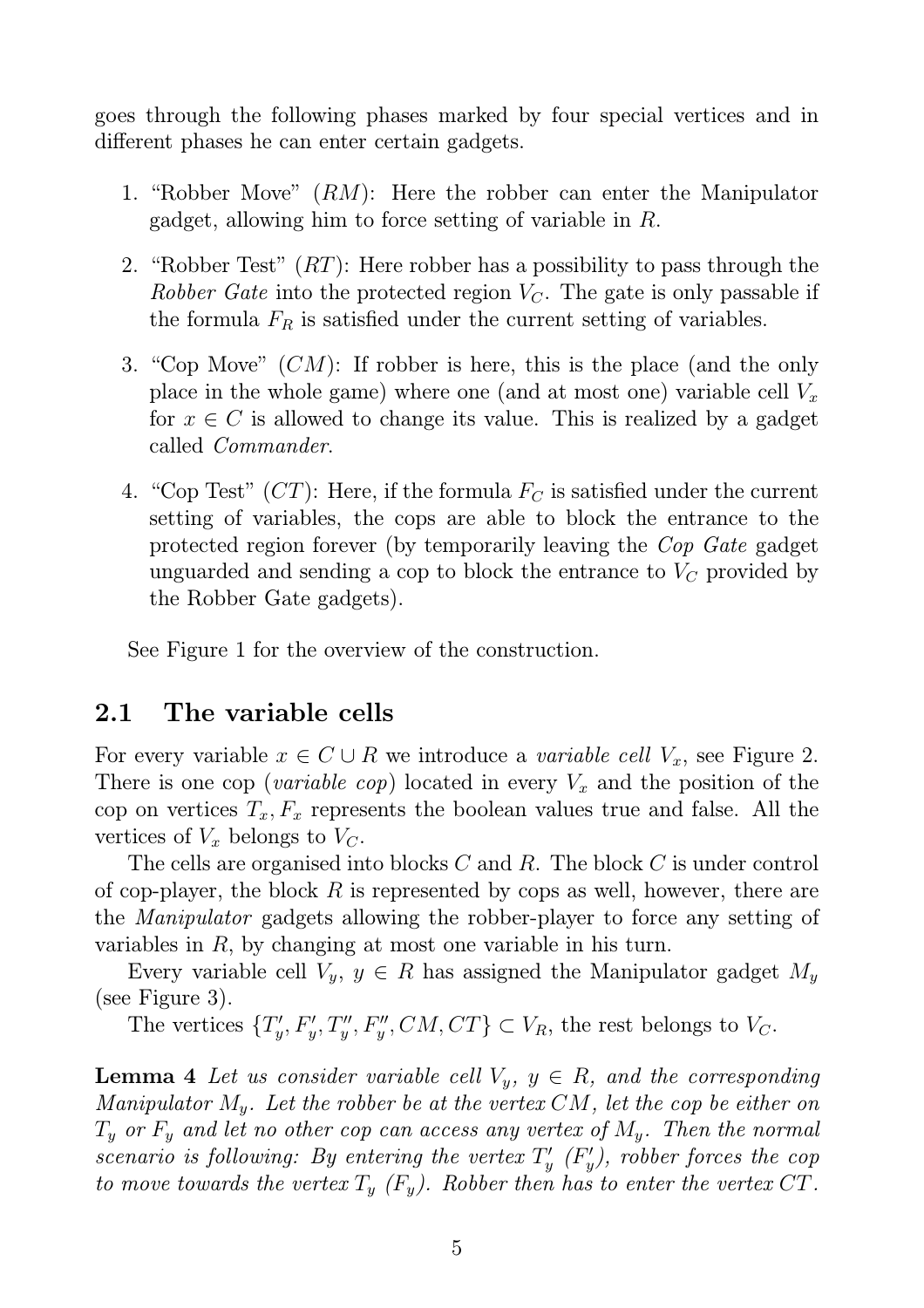

Figure 1: The sketch of the construction



Figure 2: Variable cell  $V_x$ 

**Proof.** If the cop refuses to move, the robber advances to  $T''_y$  or  $F''_y$  and easily reaches  $V_C$  before the cop can block him.

Note that this is not enough to ensure that the variable cop really reaches the opposite vertex and that only one variable cop from variable cells can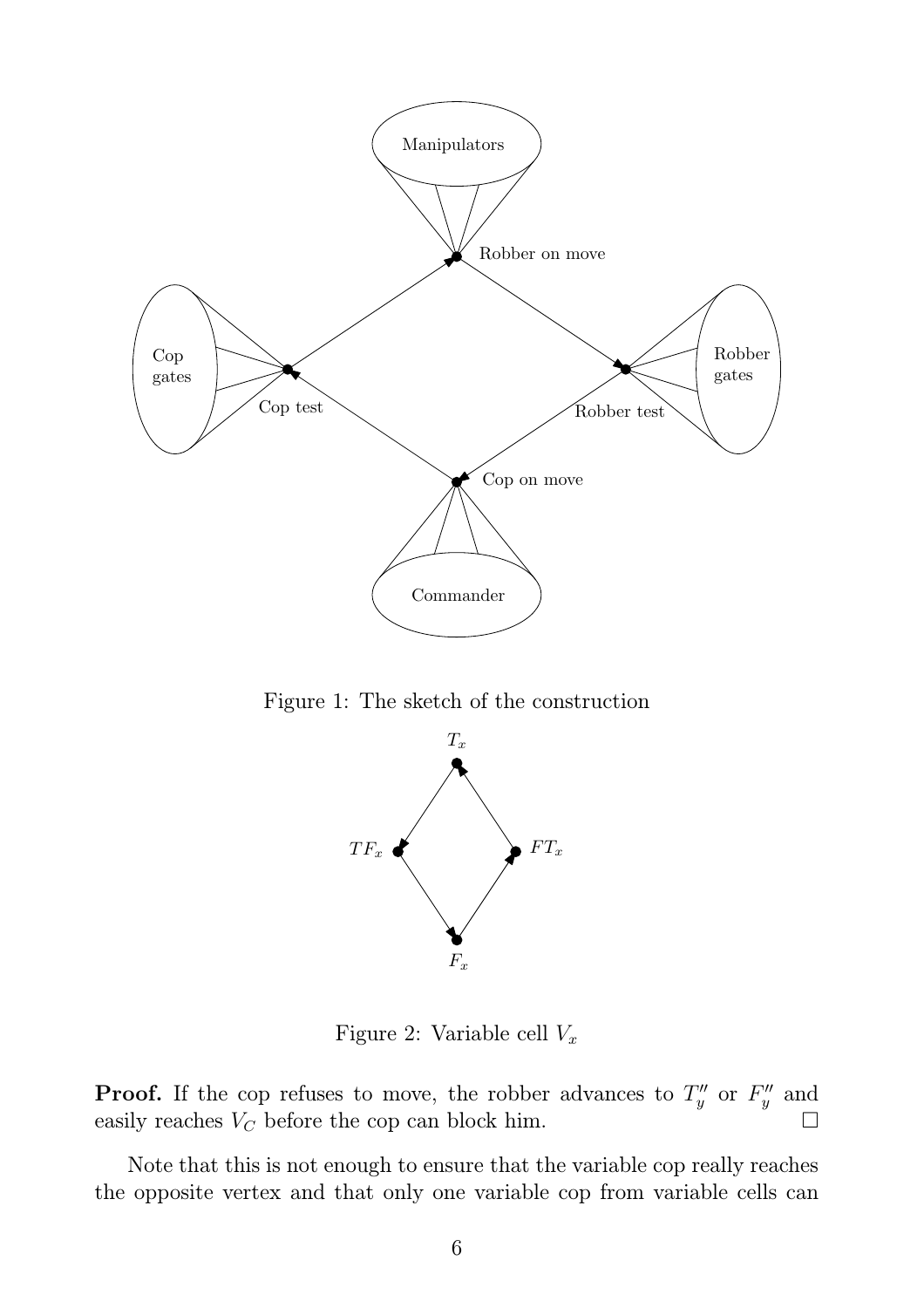

Figure 3: The Manipulator gadget  $M_y$ 

move. We deal with this issue later.

When changing variables of C, we have to make sure that at most one variable is changed at a time. We ensure that by the gadget Commander (see Figure 4), built over every  $V_x, x \in C$ .

The vertices  $\{g_x; x \in C\}$  and CM belong to  $V_R$ , the rest belongs to  $V<sub>C</sub>$ . There is one cop, the "commander", sitting at the vertex  $HQ$ . From every vertex  $w \in V \setminus (V_C \cup \{CM\} \cup \{g_x; x \in C\})$  we add the edge  $(w, HQ)$ to  $\vec{G}$ , thus the only time the commander can leave  $HQ$  is when the robber stands at CM. The normal scenario is following: The commander decides one variable x to be changed and moves to  $h_x$ , simultaneously the cop in the variable cell  $V_x$  starts its movement towards the opposite vertex. The commander temporarily guards the vertex  $f_x$ , which is otherwise guarded by the cop in the cell  $V_x$ . Then the robber moves (away from  $CM$ ) and the commander has to return to  $HQ$  in the next move.

**Lemma 5** Let us consider the Commander gadget and the variable cells  $V_x$ *for*  $x \in C$  *with exactly one cop each, standing either on*  $T_x$  *or*  $F_x$ *. Let the robber be at the vertex* CM *and the cop at* HQ*, with the cop-player on move.*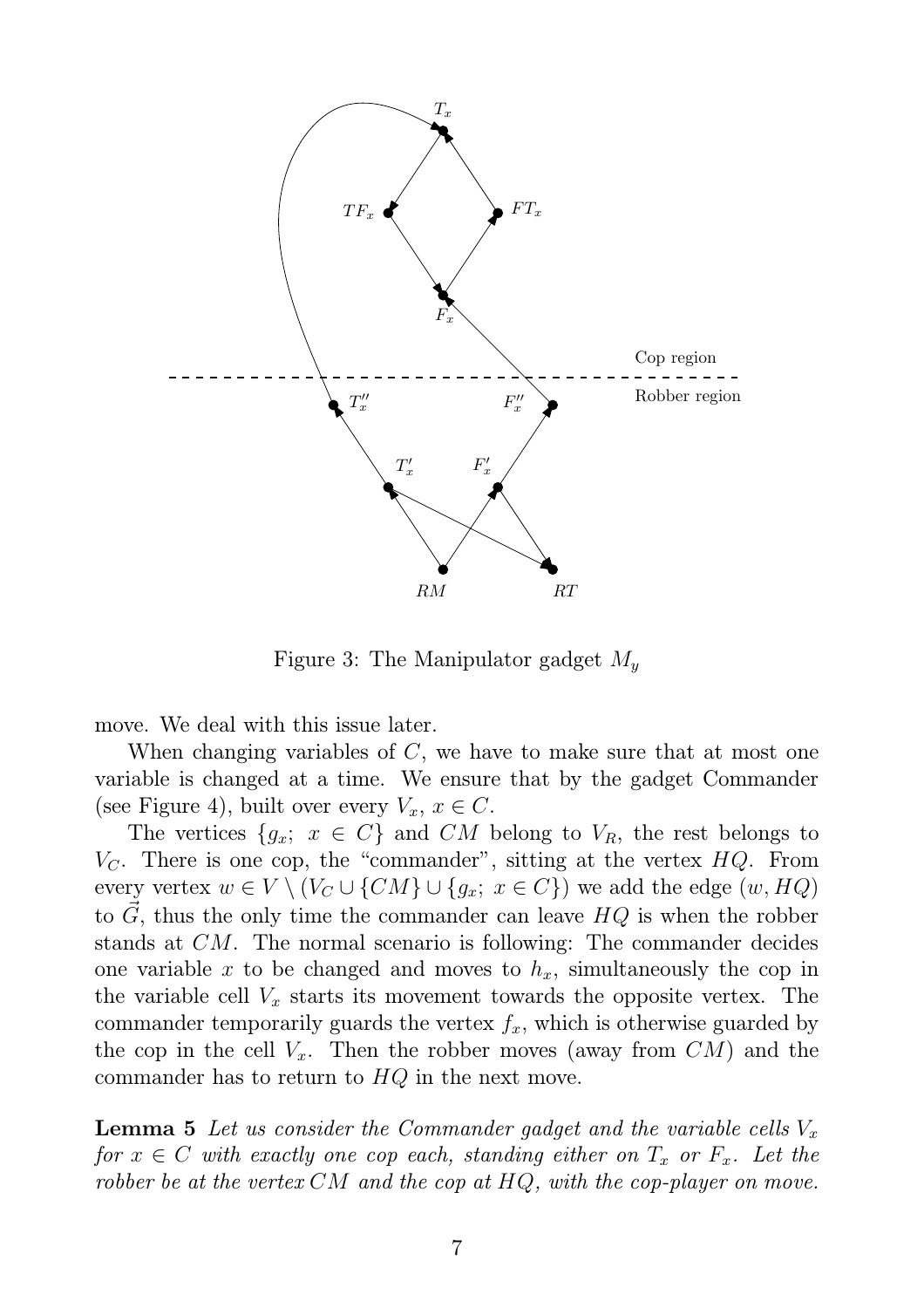

Figure 4: The Commander gadget

*Let no other cop can access the vertices in the Commander gadget. Then the normal scenario is that in at most one variable cell*  $V_x$ ,  $x \in X$  *the cop can change the position from*  $T_x$  *to*  $F_x$  *or vice versa.* 

**Proof.** Only the vertex  $f_x$  is temporarily (for one move) guarded by the commander. If two variable cops starts moving, some  $f_y$  is unsecured and robber exploits it.

#### 2.2 The gates to  $V_C$

For every clause  $\phi$  of  $F_R$ , there is one Robber gate gadget  $R_{\phi}$ . If  $\phi$  is satisfied by the current setting of variables,  $R_{\phi}$  allows the robber to enter  $V_C$ .

Let  $\phi = (\ell_1 \& \dots \& \ell_{12})$  where each  $\ell_i$  is a literal. If  $\ell_i = x$  then we put the edge  $(F_x, z_{\phi})$  to  $\tilde{G}$ . If  $\ell_i = \neg x$  then we put the edge  $(T_x, z_{\phi})$  to  $\tilde{G}$ . See Figure 5 for illustration. The vertices  $\{z_n\}$  $\zeta$ ;  $\phi \in F_R$  and RT belong to  $V_R$ , the rest belongs to  $V_C$ .

**Lemma 6** *Let us consider a Robber Gate R<sub>φ</sub>. Let the robber stand at the vertex* RT *and let there be exactly one cop in each*  $V_x$ ,  $x \in \phi$ *, standing either*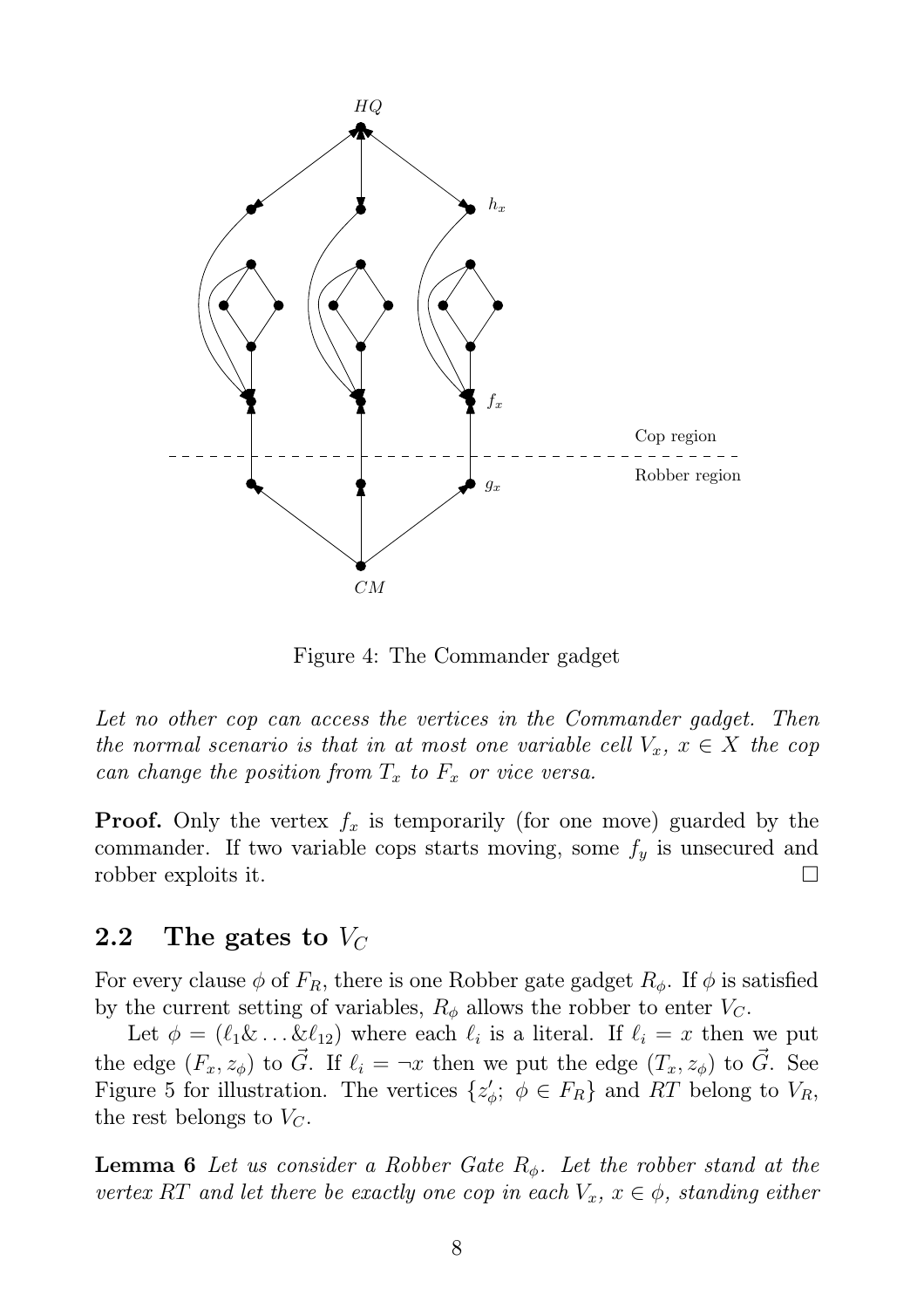

Figure 5: The Robber Gate  $R_{\phi}$ 

*on*  $T_x$  *or*  $F_x$ *. Let no other cop can access*  $R_\phi$ *. Then in the normal scenario robber can reach*  $z_{\phi}$  *if and only if*  $\phi$  *is satisfied under the current setting of variables (given by the positions of cops on variable cells).*

**Proof.** If  $\phi$  is satisfied, no cop at the variable cells can reach  $z_{\phi}$  in one step. Therefore, the robber may enter  $z_{\phi}$ . On the other hand, if  $\phi$  is not satisfied, at least one cop is one step from  $z_{\phi}$  and the robber would be blocked forever if he dares to approach  $z_{\phi}$ .

For every clause  $\psi$  of  $F_C$ , there is one *Cop Gate* gadget  $C_{\psi}$  (see Figure 6). If  $\psi$  is satisfied,  $C_{\psi}$  allows cops to forever block the entrance to  $V_C$ , the vertices  $z_{\phi}$  from each Robber Gate  $R_{\phi}$ .

Let  $\psi = (\ell_1 \& \dots \& \ell_{12})$  where each  $\ell_i$  is a literal. If  $\ell_i = x$  then we put the edge  $(T_x, b_{\psi,x})$  to  $\vec{G}$ . If  $\ell_i = \neg x$  then we put the edge  $(F_x, b_{\psi,x})$  to  $\vec{G}$ . From the vertices  $a_{\psi}$  and  $a''_{\psi}$  $\psi'_{\psi}$  there is an edge to every  $b_{\psi,x}$  and from  $a''_{\psi}$  $\psi''_{\psi}$  there is an edge to every  $z_{\phi}$  (from each Robber Gate  $R_{\phi}$ ). There is a cop at the vertex  $a_{\psi}$ , we call him Arnold. The vertices  $\{b'_{\psi,x};\ \psi \in F_C,\ x \in \psi\}$  and CT belong to  $V_R$ , the rest belongs to  $V_C$ .

**Lemma 7** Let us consider a Cop Gate  $C_{\psi}$ . Let there be one cop at the vertex  $a_{\psi}$  *(we call him Arnold) and let there be exactly one cop in each*  $V_x$ ,  $x \in \psi$ , *standing on either*  $T_x$  *or*  $F_x$ *. Let the robber be at the vertex*  $CT$  *and let no other cop can access*  $C_{\psi}$ . Then in normal scenario, Arnold is able to move  $to a''_y$  $\frac{\prime\prime}{\psi}$  (and therefore block all the entrances  $z_\phi$  forever) without permitting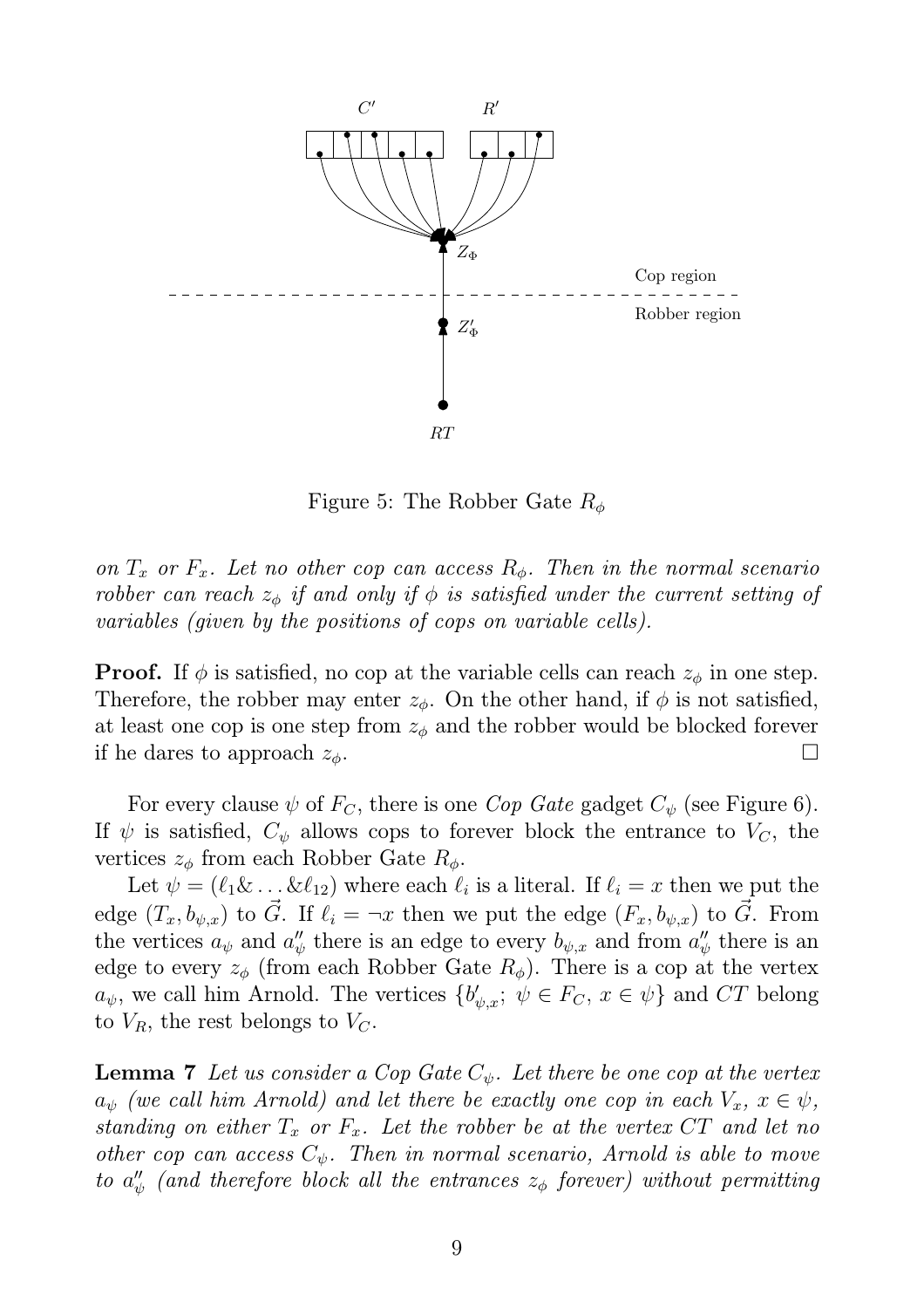

Figure 6: The Cop Gate  $C_{\psi}$ 

*robber to enter*  $C_C$  *if and only if*  $\psi$  *is satisfied under the current setting of variables (given by the position of cops in the variable cells).*

**Proof.** If  $\psi$  is satisfied, the vertices  $b_{\psi,x}$ ,  $x \in \psi$  are all guarded by the variable cops, therefore Arnold can start moving from  $a_{\psi}$  towards  $a''_{\psi}$  $\frac{\prime\prime}{\psi}.$  If the robber meanwhile moves to some  $b'_{\psi,x}$ , the variable cop from  $V_x$  will intercept him by moving to  $b_{\psi,x}$ . On the other hand, if  $\psi$  is not satisfied, there is some  $b_{\psi,x}$  unguarded by the cop from  $V_x$ . Therefore, Arnold cannot leave  $a_{\psi}$ , because otherwise robber would reach  $b_{\psi,x}$  before Arnold or the cop from  $V_x$ could block him.

### 2.3 The big picture

We further need to assure that the cops cannot move arbitrarily. This means, that the following must be the normal scenario:

- 1. During the "Robber Move" phase, the only cop who can move is the cop in variable cell  $V_x$  chosen by the robber when he enters Manipulator  $M_x$ . All other variable cops must stand on either  $T_x$  of  $F_x$  vertices for some variable x. The cop in  $V_x$  must reach the vertex  $T_x$  from  $F_x$  (or vice versa) in two consecutive moves.
- 2. During the "Robber Test" phase, no cop can move.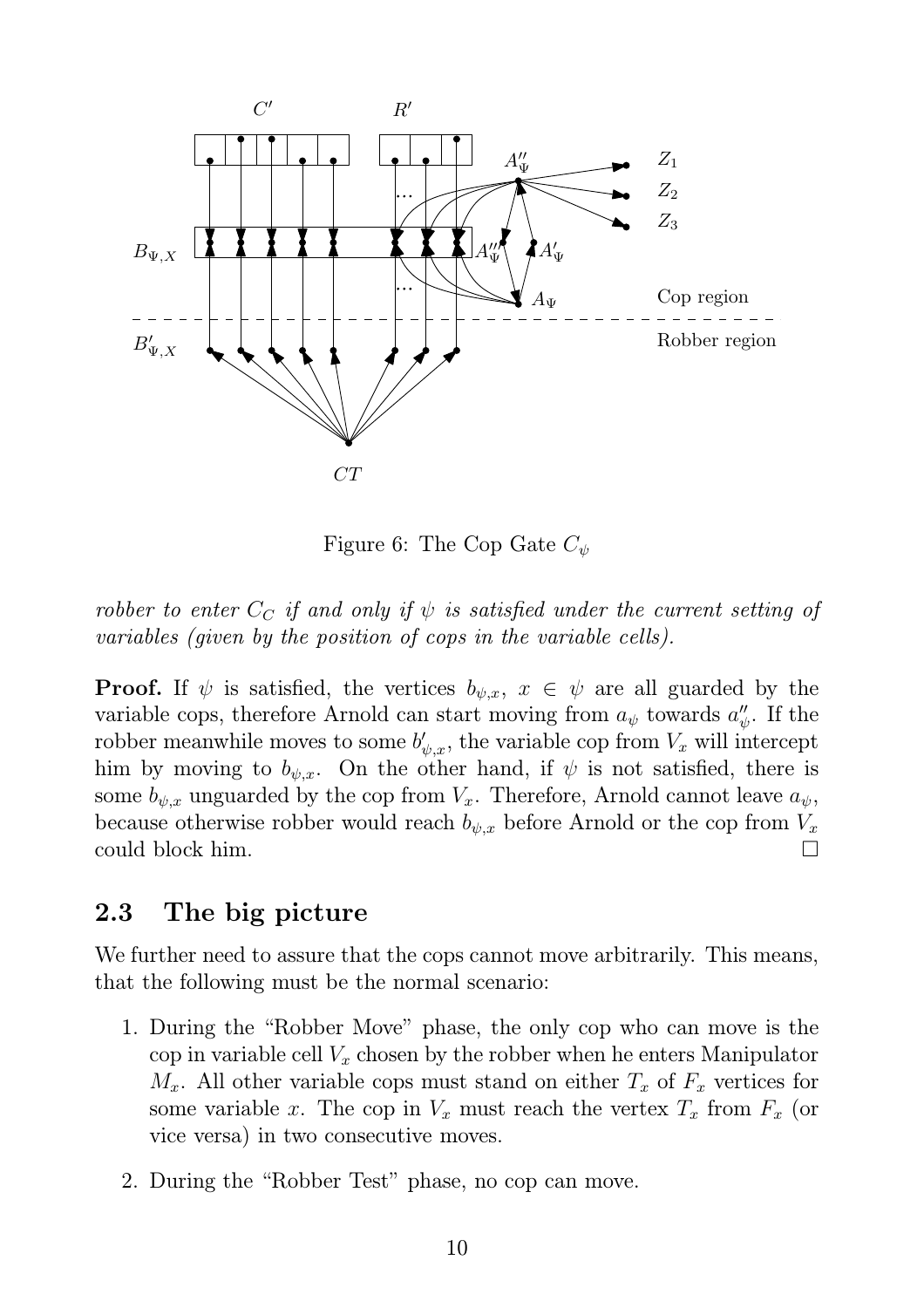- 3. During the "Cop Move" phase, only the commander and the cop in exactly one variable cell  $V_x$  can move. The cop in  $V_x$  must reach the vertex  $T_x$  from  $F_x$  (or vice versa) in two consecutive moves.
- 4. During the "Cop Test" phase, no other cop than Arnold may move. Arnold may move from vertex  $a_{\psi}$  to  $a''_{\psi}$  $\psi_{\psi}$  and he must do that in two consecutive steps (and of course Arnold may do that only if the clause  $\psi$  is satisfied).

We say that we force the vertex  $w$  by the vertex set  $S$ , when for every  $v \in S$  we add the oriented path  $P_{v,w} = (v, p_{vw}, p'_{vw}, w)$  of length 3 to the graph  $\vec{G}$ . We say that we block the vertex w by the vertex set S, when for every  $v \in S$  we add the edge  $(v, w)$  to  $\vec{G}$ .

**Case 1:** For every variable  $x \in C \cup R$  do the following construction. Let  $S_x = \{RM, RT\} \cup \{V(V_y); y \in C \cup R, x \neq y\}.$  We force the vertices  $T_x$  and  $F_x$  by the set  $S_x$ . Let  $S = \{RM\} \cup \{V(V_x); x \in C \cup R\}$ . For each Cop Gate  $C_{\psi}$ , we force the vertex  $a_{\psi}$  by the set S. Finally, we block the vertex  $HQ$ by the set S. Observe that whenever a cop from any other  $V_y$  than given by the Manipulator  $M_x$  is not on  $T_y$  or  $F_y$ , the robber can reach  $V_C$  faster than the variable cop can block him. On the other hand, if all variable cops are in right places, the robber may never reach  $V_C$  unless being forever blocked. The same holds for Arnold on vertices  $a_{\psi}$  and  $a''_{\psi}$  $\psi$ . The commander cannot move trivially. If the variable cop does not use his second turn to finish his movement, the robber will exploit this by reaching  $V_C$  by a path from the vertex RT.

Case 2: Let  $S = \{RT\} \cup \{z'_c\}$  $\psi'_\phi$ ;  $\phi \in F_R$  and let  $F = \{T_x, F_x; x \in$  $C \cup R$   $\cup$  { $a_{\psi}$ ;  $\psi \in F_C$ }. We force every  $v \in F$  by the set S and we block the vertex HQ by S. Observe that in the normal scenario no cop may move.

**Case 3:** Let  $S = \{CM\}$  and let  $F = \{T_x, F_x; x \in R\} \cup \{a_{\psi}; \psi \in F_C\}.$ We force every  $v \in F$  by S. Now, in normal scenario, no variable cop from  $V_x$ ,  $x \in R$  may move a by Lemma 5, only commander and exactly one variable cop from  $V_y, y \in C$  may move.

**Case 4:** Let  $S = \{CT\}$  and let  $F = \{T_x, F_x; x \in C \cup R\}$ . We force every  $v \in F$  by S and we block the vertex  $HQ$  by S. Observe that in normal scenario no variable cop and the commander may move. The rest follows from Lemma 7 and the fact, that  $a''_n$  $\psi_{\psi}$  is forced by the vertex  $RM$ .

All the construction elements so far presented prove the following corollary.

**Corollary 8** For every game  $\mathcal{F} = (\tau, F_C(C, R), F_R(C, R), \alpha)$  there exist a guarding game  $\mathcal{G} = (\vec{G}, V_C, c)$  with a prescribed starting positions such that *player I wins*  $F$  *if and only if the cop-player wins the game*  $G$ *.*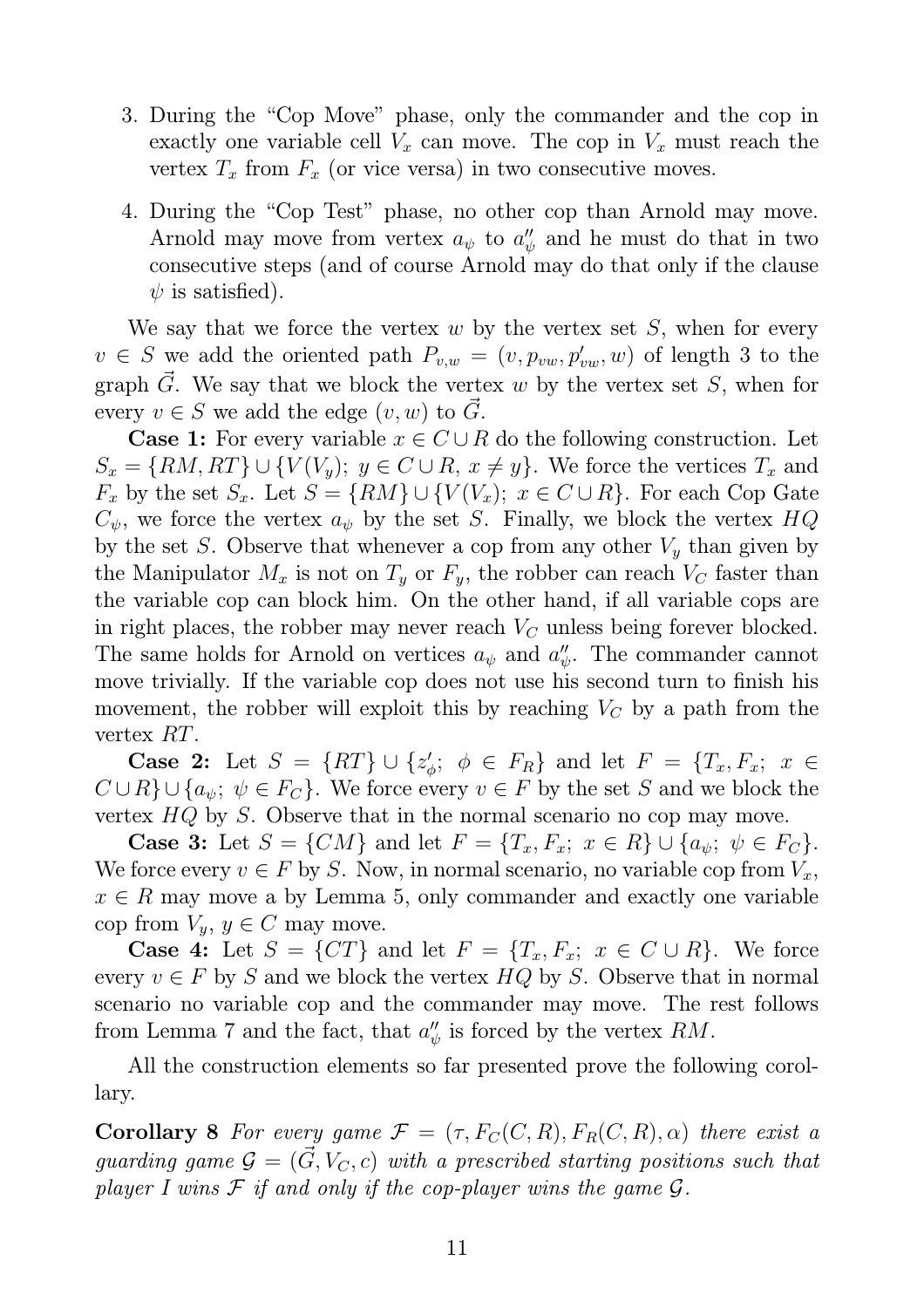#### 2.4 Forcing the starting position of pawns

Here we show, that we can modify our current construction so that it fully conforms to the definition of the guarding game.

**Lemma 9** Let  $\mathcal{G} = (\vec{G}, V_C, c)$  be a guarding game with a prescribed starting *positions*  $P \subseteq V_C$ ,  $|P| = c$  *of cops and a prescribed starting position*  $r \in V_R$ *of robber. The position* r *must have no in-going edge. Then there exists a*  $\emph{guarding game $\mathcal{G}'=(\vec{G}',V'_{C},c')$, $\vec{G}\subseteq \vec{G}'$, $V_{C}\subseteq V'_{C}$}$  $C\atop C$  such that

- *the result and complexity of both games are equal*
- *if the cops do not place their pawns exactly on* P *in their first move, they will lose*
- *if the robber does not place his pawn on* r *in his first move, the cops win.*

**Proof.** Consider an edge  $(u, v) \in E(\vec{G})$  such that  $u \in V_R$  and  $v \in V_C$  (a border edge). Observe, that the outdegree of each such vertex  $u$  in our construction is exactly 1. Let  $t = |\{v \in V_C; (u, v) \in E(\vec{G}), u \in V_R\}|$  be the number of vertices from  $V_C$  directly threatened by the robber region.

Let us define the graph  $\vec{G} = (V', E')$  such that  $V' = V(\vec{G}) \cup \{r\} \cup \vec{T}$ where  $T = \{t_1, \ldots, t_t\}$  and  $E' = E(\vec{G}) \cup \{(r, v); v \in T \cup P\}$ . Consider the game  $\mathcal{G}' = (\vec{G}', V'_{C}, c')$  where  $V'_{C} = V_{C} \cup T$  and  $c' = c + t$ . See Figure 7 for illustration.



Figure 7: Forcing starting positions

Suppose that robber-player places the robber in the first move to some vertex  $v \in V_R \setminus \{r\}$ . Then there are t vertices in  $V_C$  directly threatened by edges going from  $V_R$  and because we have at least t cops available, the cops in the second move can occupy all these vertices and prevent the robber from entering  $V_C$  forever. So the robber must start at the vertex r. Then observe, that c cops must occupy the positions  $P$  and t cops must occupy the vertices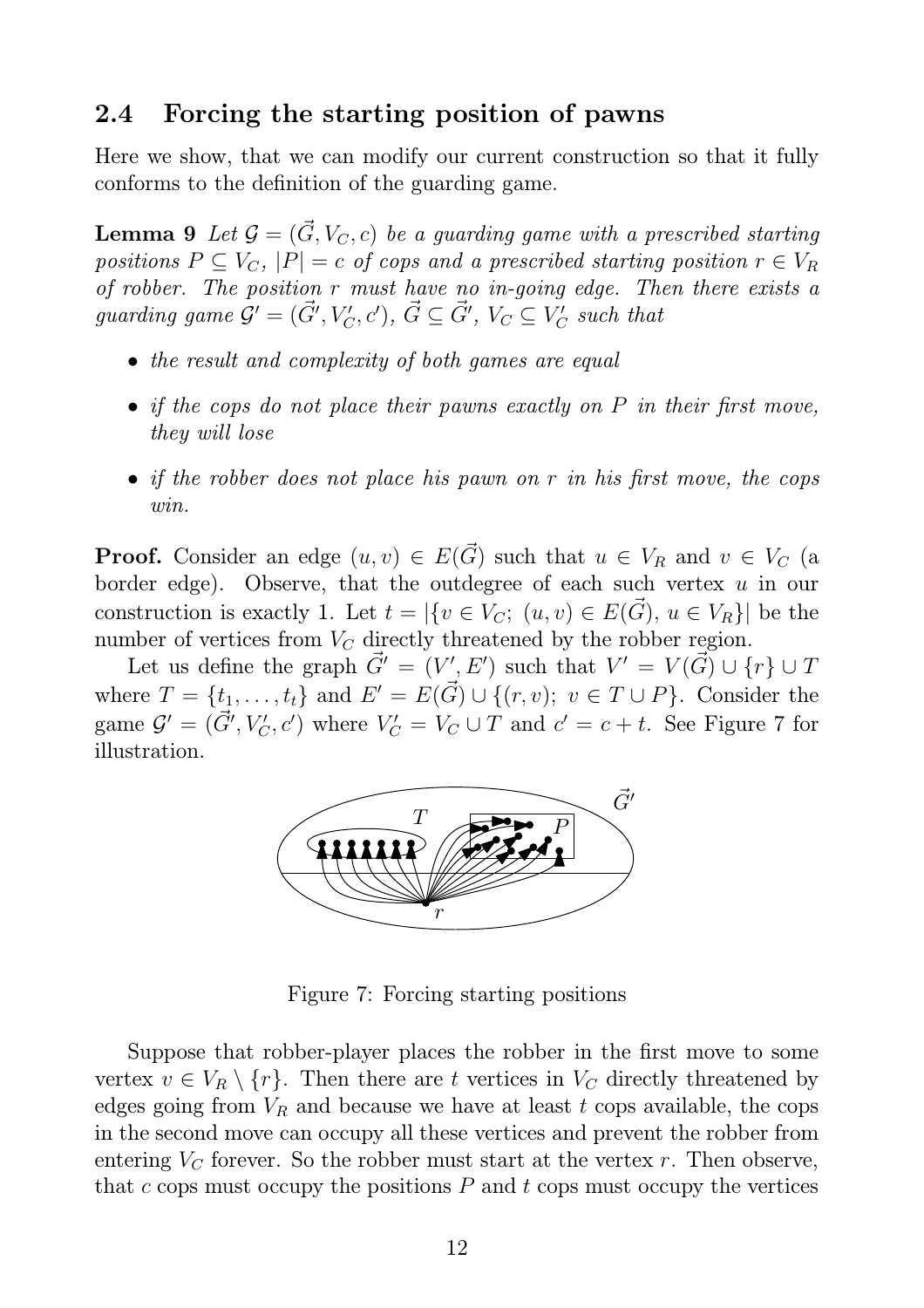T. If any cop does not start either on  $T$  or  $P$ , the robber wins in the next move. The cops on T remain there harmless to the end of the game. The game is frozen until robber decides to leave the vertex  $r$ .

Let us have a guarding game  $\mathcal{G} = (\vec{G}, V_C, c)$  with prescribed starting positions. We add a vertex r and the edge  $(r, CM)$  to  $\vec{G}$  and by the previous lemma there is an equivalent guarding game  $\mathcal{G}', \mathcal{F}' \subseteq \mathcal{G}$  without prescribed starting positions.

Theorem 1 is now proved.

## 3 The undirected case

In this section we prove Theorem 2. The idea is following: We take the same construction of directed graph  $\vec{G}$  we used to prove Corollary 8. Then we forget the orientation of all edges. However, for each edge we build a gadget such that whenever the resulting undirected edge is used by cop (robber) in bad direction, the cop-player (robber-player) will lose the game.

To obtain the undirected graph G, let us take the graph  $\tilde{G}$ , forget the orientation of the edges and subdivide each edge  $e \in E(\vec{G})$ ,  $e = (u, v)$  by three vertices (see Figure 8). We number all vertices by  $0, 1, 2, 3$ , where 0 belongs to former starting point of each edge  $e \in E(\vec{G})$  and the newly added vertices  $e_1, e_2, e_3$  are numbered by 1, 2, 3 according to the orientation of e. If  $u \in V_R(\tilde{G})$  then  $u = e_0, e_1, e_2, e_3 \in V_R(G)$ , otherwise  $e_0, \ldots, e_3 \in V_C(G)$ .



Figure 8: Subdividing directed edges

We introduce the gadget *Clock* (see Figure 9). From the vertex  $\Omega$  there are edges to every vertex v such that  $\{u, v\} \in E(G)$ ,  $u \in V_R$ ,  $v \in V_C$ . Every subdivided edge is connected to Clock as in Figure 9. There is one cop (we call him Chuck) in the Clock. His purpose is following: If the robber is on vertex with number i and moves to vertex with number  $j = (i + 1) \mod 4$ , the only thing he can do is to go to vertex  $c_j$ . However, whenever robber does an illegal move (to vertex with number  $j = (i - 1) \mod 4$ ), Chuck may enter  $\Omega$ , thus winning the game. Therefore, this gadget forces the robber to pass through undirected edges only in the direction from the old graph  $G$ .

Lemma 10 *Let there be exactly one cop in the Clock gadget (we call him Chuck*). Let the robber be at the vertex  $e_i$  and let Chuck be at the vertex  $c_i$ .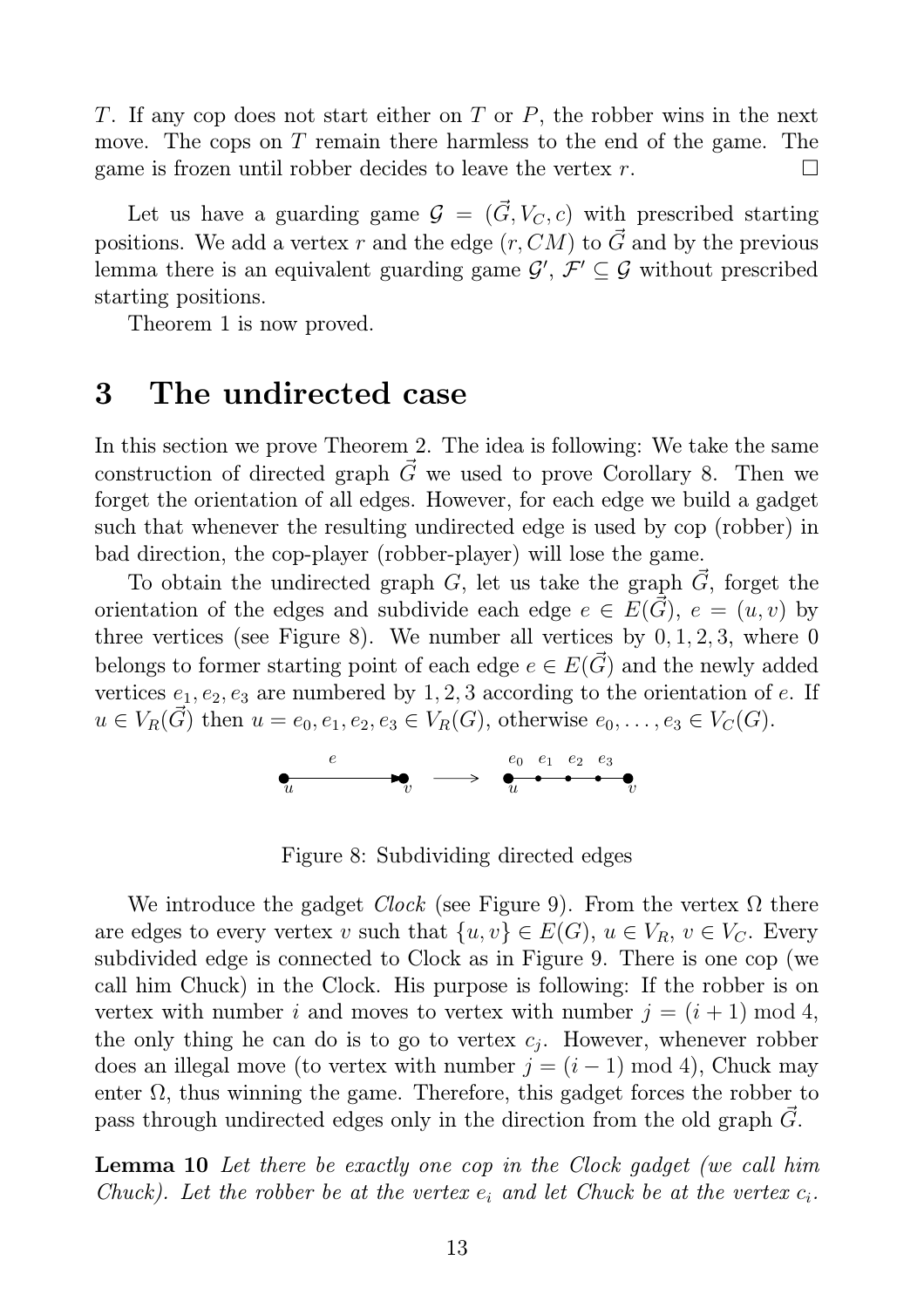

Figure 9: The Clock gadget

*Then the normal scenario is that robber must move to a vertex*  $e_{i+1}$  *or*  $f_0$ *for some f (ie. with number*  $j = (i + 1) \text{ mod } 4$ ) and Chuck must move to *vertex* c<sup>j</sup> *.*

**Proof.** Suppose first that the robber moved to a vertex  $e_i$  and Chuck did not move to  $c_j$  (he may be at  $c'_i$  $i, c'_{i-1 \mod 4}, c_{i-1 \mod 4}$  or stay at  $c_i$ ). Then robber may move to  $e'$  $'_{j}$  and Chuck cannot prevent him from entering cop-region in the next move.

Suppose now that the robber moved to vertex  $e_k$  where  $k = (i-1) \mod 4$ . The Chuck goes to  $c'_{k}$  $k$ , preventing robber from immediately enter cop-region. In the next move, robber may or may not enter  $e'_{l}$  $k<sub>k</sub>$ . Is he does so, Chuck moves  $c'_l$  $k_{k}$  and guards it until the robber leaves. In both cases, Chuck moves afterwards to  $\Omega$ , thus being able to block all entrances to cop-region in one move. This is because for every border edge  $\{u, v\} \in E(G)$  where  $u \in V_R$ and  $v \in V_C$ , the degree of u is exactly 1, so whenever the robber moves to u, Chuck may block the vertex  $v$ .

If the robber does not move in his turn, Chuck approaches  $c'_{i}$  $\int_{i}$ . If robber move to  $e'_i$  $i'$ , Chuck keeps guarding  $c'$  until robber leaves  $e'$  $i$  and then Chuck moves to  $\Omega$ . Using the same argument as above, the game is a cop-win now.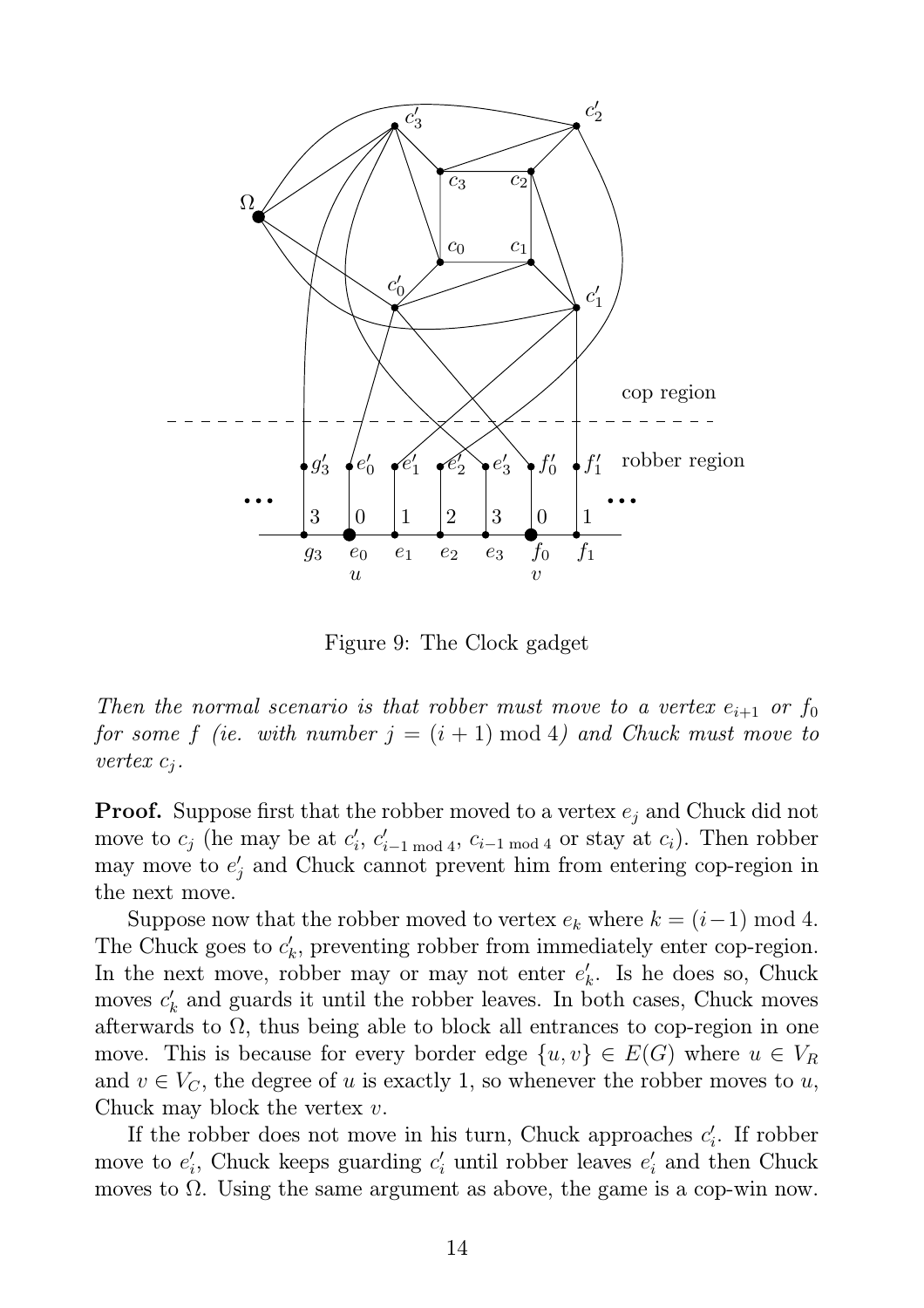It remains to show that robber may not enter the vertex  $e'_{i}$  $i<sub>i</sub>$ . If he does so, Chuck will move to  $c_i'$  $i'$ , preventing the robber from entering  $V_C$ , and guarding there until robber leaves  $e'_{i}$  $i<sub>i</sub>$ . Then Chuck moves to  $\Omega$  and again wins the game using the same argument as above.  $\square$ 

We have ensured the correct movement of robber, imitating the functionality of the graph  $\vec{G}$  on an undirected graph. We still have to do similar thing for cops, as they have to respect the edge orientation as well. In our argument, every pawn has to move in his move. Because staying at one vertex may be a desired part of cop-player strategy, for every  $v \in V<sub>C</sub>(G)$  we glue a subdivided loop  $l^v$  of length 4 to  $v$ , such that the pawn will move, but in fact stay at one vertex of the original graph  $\tilde{G}$ . The vertices of  $l_v$  are again numbered as above.

For every subdivided edge  $e = \{u, v\} \in E(G)$ ,  $u, v \in V_C(G)$ , and loop  $l^v$ , we add to G the *CopDir* gadget  $D_e$  (see Figure 10). For every edge  $f \in E(G)$ , we add edges  $\{f_i, d_{e,i}\}, i = 0, 1, 2, 3$ , to G. We connect all vertices  $d'_{e,i}$  to the vertex  $\Omega$  in Clock. The vertices  $d_{e,0}, \ldots, d_{e,3}$  belong to  $V_R(G)$ , the vertices  $d'_{\epsilon}$  $\iota'_{e,0},\ldots,d_{e,3}$  belong to  $V_C(G).$ 



Figure 10: The CopDir gadget  $D_e$ 

Lemma 11 *Let us have the CopDir gadget* D<sup>e</sup> *for the subdivided edge (or loop)* e *with a cop on it, and let all pawns be on a vertex with number* i*, robber being on move. Suppose the robber moves to a vertex with number*  $j = (i + 1) \mod 4$ . Then the normal scenario is that the cop on the vertex  $e_i$ *moves to a vertex with number* j*.*

**Proof.** Suppose the cop does not move and stays on  $e_i$ . Then the robber moves to  $d_{e,j}$  and the cop is unable to block him in time. If the cop move to a vertex with number  $k = (i-1) \mod 4$ , again, the robber wins by moving to  $d_{e,j}$ . Thus the only thing the cop can do is to go to a vertex with number  $j$ .